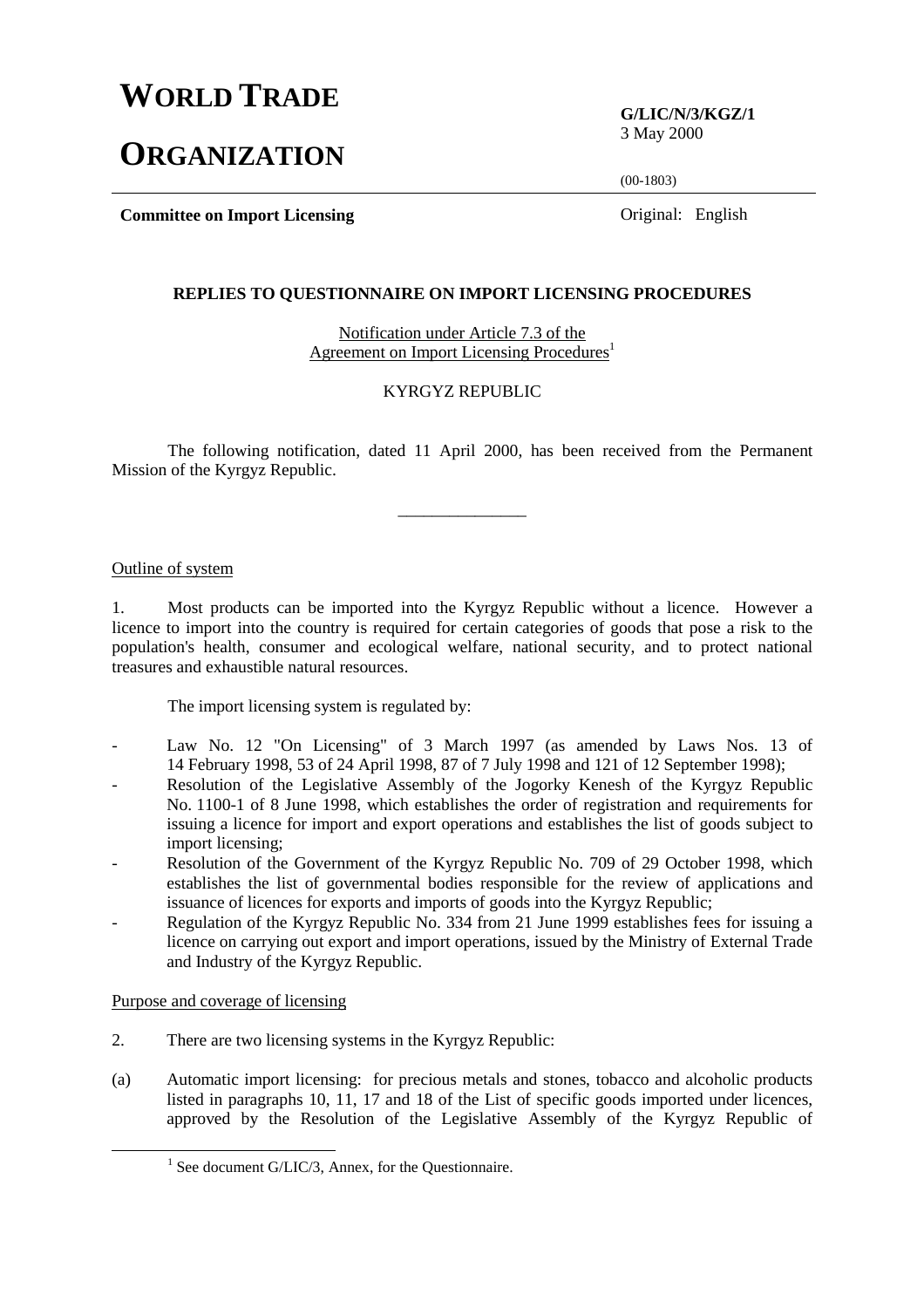8 June 1998 (see Attachment 1). The draft regulations on amendments to the above resolution containing the requirements for issuing a licence within ten days are being drafted.

- (b) Non-automatic import licensing: for arms, military equipment and special assembling articles for its production, works and services in the sphere of military and technical cooperation; explosive substances; nuclear materials and technologies, used for military purposes; intense poisons; narcotics (including used in pharmacology); psychotropic means (see Attachment 1).
- 3. Both systems apply to goods originating in, and coming from, all countries.

4. The licensing system is not intended to restrict either the quantity or value of imports. It is designed for ensuring human health, consumer and ecological welfare, national security, protection of artistic and archeological values, and protection of exhaustive natural resources.

5. See response to question 1. The list of goods subject to import licensing is established in accordance with the legislative order. It is not possible for the government to abolish the licensing system without legislative approval.

## **Procedures**

6. Spirits and alcoholic products are subject to quotas, the size of which is determined based on the requests for quotas. It is the intention of the Kyrgyz Government, when determining the size of the quota, to cover all the demand for licences. Therefore, it does not have restrictive effects on the quantity or value of imports. It is possible to increase the size of a quota during the quota period on a case-by-case basis. Quotas are applicable globally.

I. Information relating to quotas on spirits and alcoholic products, formalities of filling applications for licences, exceptions and derogations, are published in the "Slovo Kyrgyzstana" gazette and other official publications.

II. Quotas on alcohol and alcoholic products are determined on an annual basis. Licences are issued for the period requested by the applicant but not exceeding a calendar year. Term of the licence can be extended upon the applicant's request on a case-by-case basis.

III. Licences are allotted to importers regardless of whether or not they are domestic producers of like goods. There is no penalty for non-utilization of a licence or a portion of a licence. No steps are taken to ensure that licences allocated are actually used for imports. Unused quotas on import of alcohol and alcoholic products are not added to the quotas for the next year. An application for a licence must be accompanied by an import contract.

IV. In practice, from the time of announcing the opening of quotas, a 30-day period is provided for the submission of applications for quotas. After the quota is obtained, an importer may apply for a licence at any time within the quota period.

V. Licences are processed no later than 30 days from the moment of submission of the application along with all the required documents. In urgent cases an application may be approved in a shorter length of time if all documents are in order.

VI. The period of importation is the calendar year starting from 1 January. The applicant may start importation of products at any time within the period of importation after obtaining a licence.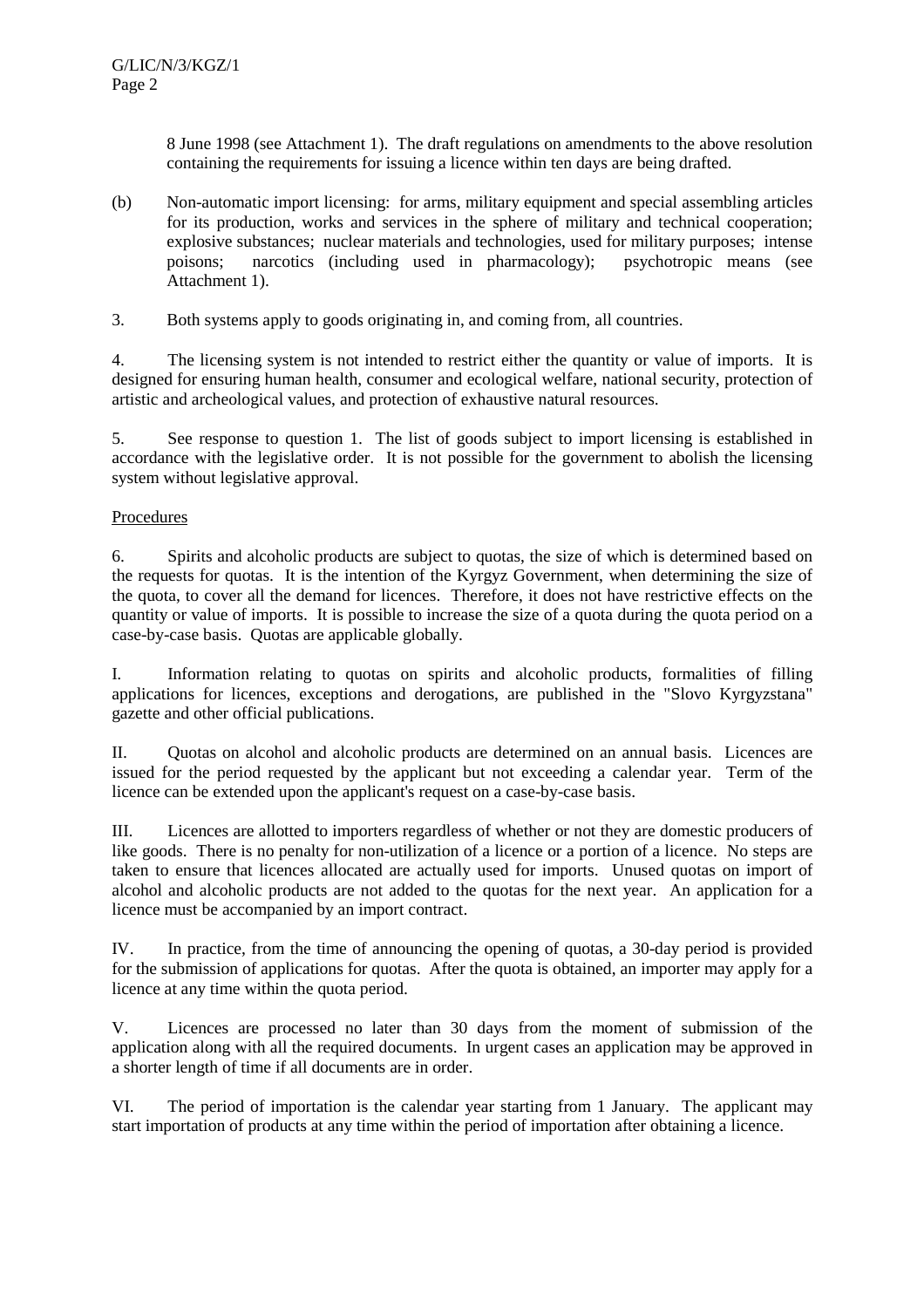VII. One administrative body, i.e. joint stock company "Kyrgyzalko", considers licence applications on alcohol and alcoholic products.

VIII. The size of quota is determined to satisfy fully the demand for licences. There have not been cases when the demand for licences exceeded the amount of the quota. Applications for quotas are examined simultaneously. Licences are issued for those who obtained a quota on receipt of applications.

IX-X. Not applicable.

XI. No licences are issued on condition that goods should be exported and not sold in the domestic market.

7. For products subject to import licensing according to the list of specific goods imported under licences (except those listed in paragraphs 10, 11, 17 and 18 of the List (see Attachment 1)):

- (a) There are no requirements as to how far in advance of importation an application for an import licence must be made. According to Resolution No. 1100-1, licences are issued within 30 days. An application can be approved within a shorter time-limit if all documents are in order and in the case of urgency such as when goods arrive at the port without a licence due to inadvertence.
- (b) The licence can be granted immediately on request if all documents are in order.
- (c) An application for a licence may be made for any period of the year without limitation.
- (d) Applications are considered by more than one administrative organ. The Ministry of External Trade and Industry issues import licences subject to prior approval by experts from another administrative organ (see Attachment 1). Therefore the importer has to approach more than one administrative organ.

8. The application for a licence may be refused if goods fail to meet the ordinary criteria. The reasons for any refusal must be given to the applicant in writing. The grounds for refusal to issue a licence are the following:

- incorrectly filled application and supporting documents;
- lack of authentic information regarding a contract;
- failure to submit necessary documentation;
- failure to pay the required fee;
- court decision prohibiting the applicant to carry out such an activity; and
- contract clauses are in contradiction with the external trade policy of the Kyrgyz Republic.

The denial of a licence may be appealed to an independent court.

### Eligibility of importers to apply for a licence

9. In general, all persons, firms and organizations are eligible to apply for licences for importation of goods under the licensing system of the Kyrgyz Republic. There is no system for registration of persons and firms permitted to engage in importation.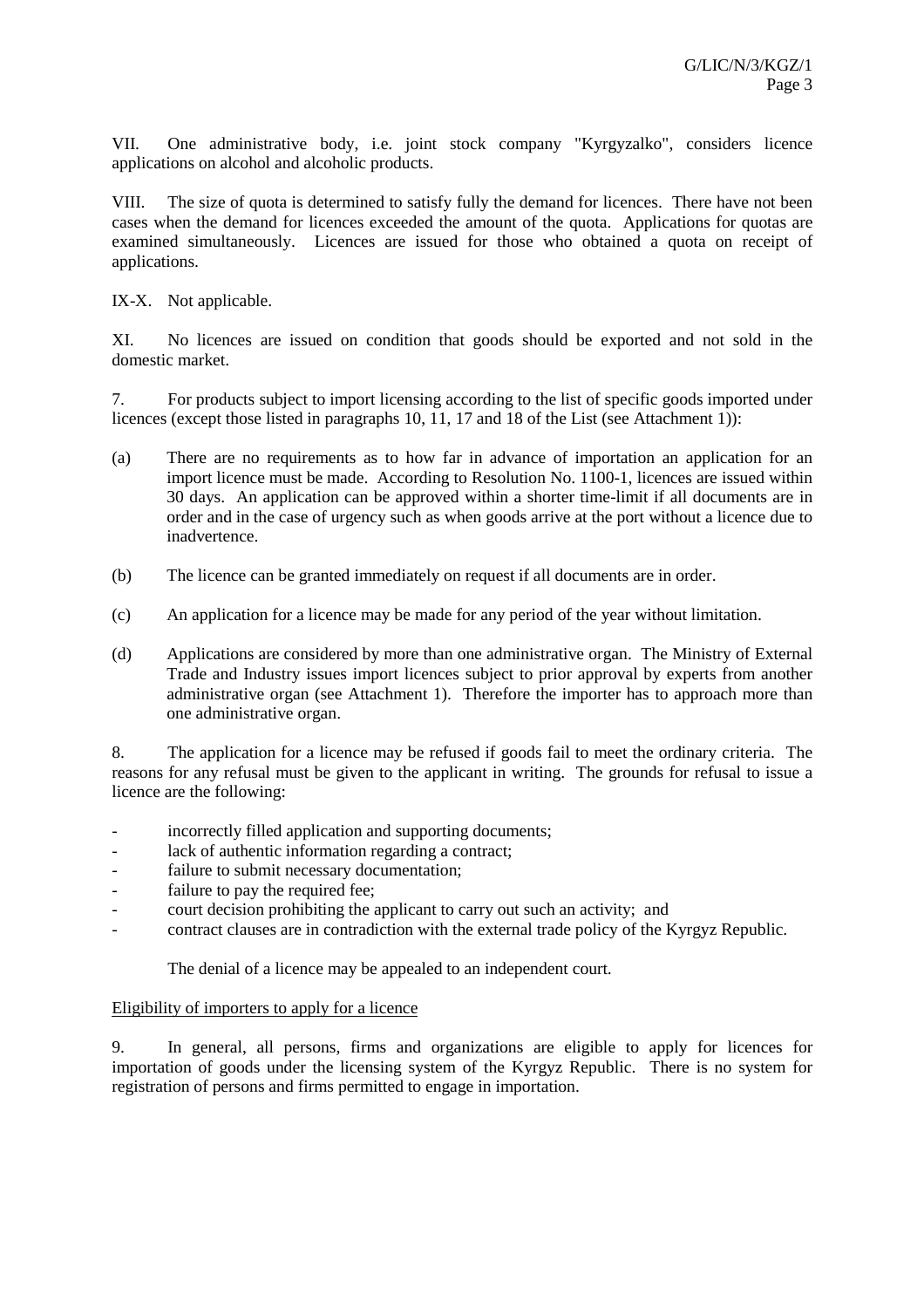## Documentational and other requirements for application for licence

- 10. The following information is required in applications:
- name, address, phone number, registration code of an applicant;
- type of licence required (general or single);
- name and addresses of importer and seller of goods;
- country of a seller and country of origin of goods;
- desired period of validity of licence;
- type of transaction and type of currency;
- description of goods including Kyrgyz tariff code number;
- unit of measure, quantity, cost and terms of sale;
- in case of counter-trade, description of goods traded; and
- import contract or intergovernmental agreement number.

Sample application form is submitted as Attachment  $2^2$ .

The approved application form bearing the official signatures and stamp constitutes the import licence. The following documents are to be supplied with the application:

- the import contract;
- the service contract of intermediary, if applicable:
- copy of certificate on state registration as a legal entity or as a physical person engaging in business activities;
- certificate quality of goods; and
- a document certifying the payment of the licensing fee.

11. Upon actual importation the import licence is necessary, in addition to other documents required from importers (i.e. declaration on import, contract and commercial invoice).

- 12. The licence application fee on import is 1,767 Som (about US\$40).
- 13. There is no deposit or advance payment requirement.

### Conditions of licensing

14. The licence is granted for the period necessary for import operations, but not exceeding one calendar year. The validity of a licence can be extended if the applicant so requests within the next year.

15. There is no penalty for the non-utilization of a licence or a portion of it.

- 16. Licences are not transferable between importers.
- 17. There are no conditions attached to the issuance of a licence.

### Other procedural requirements

18. There are no other administrative procedures, apart from import licensing required prior to importation.

 $\overline{\phantom{a}}$  $2$  Available for consultation in the Secretariat (Market Access Division) (English only).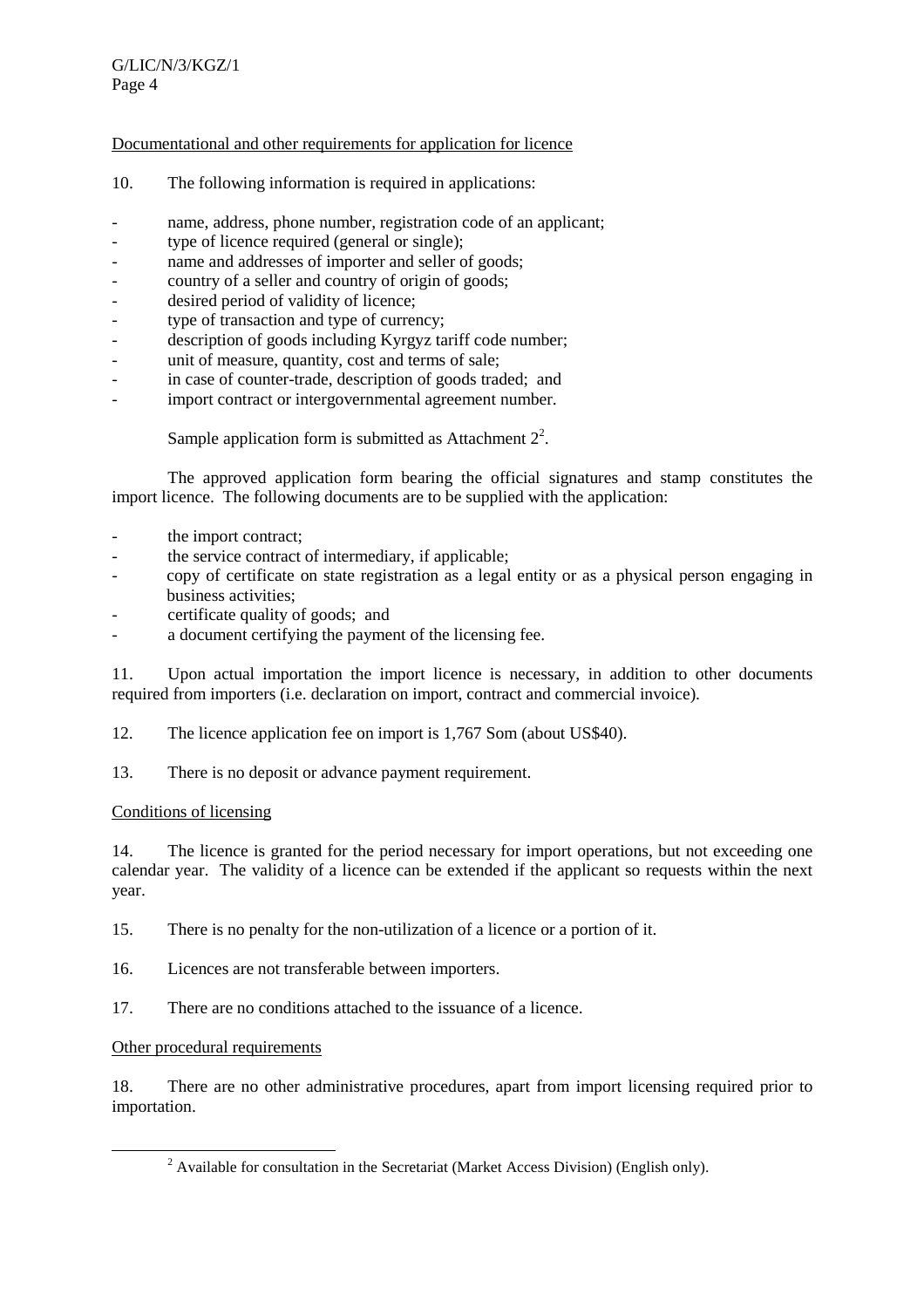19. Foreign exchange is automatically provided for goods to be imported. No import licence is required as a condition of obtaining foreign exchange.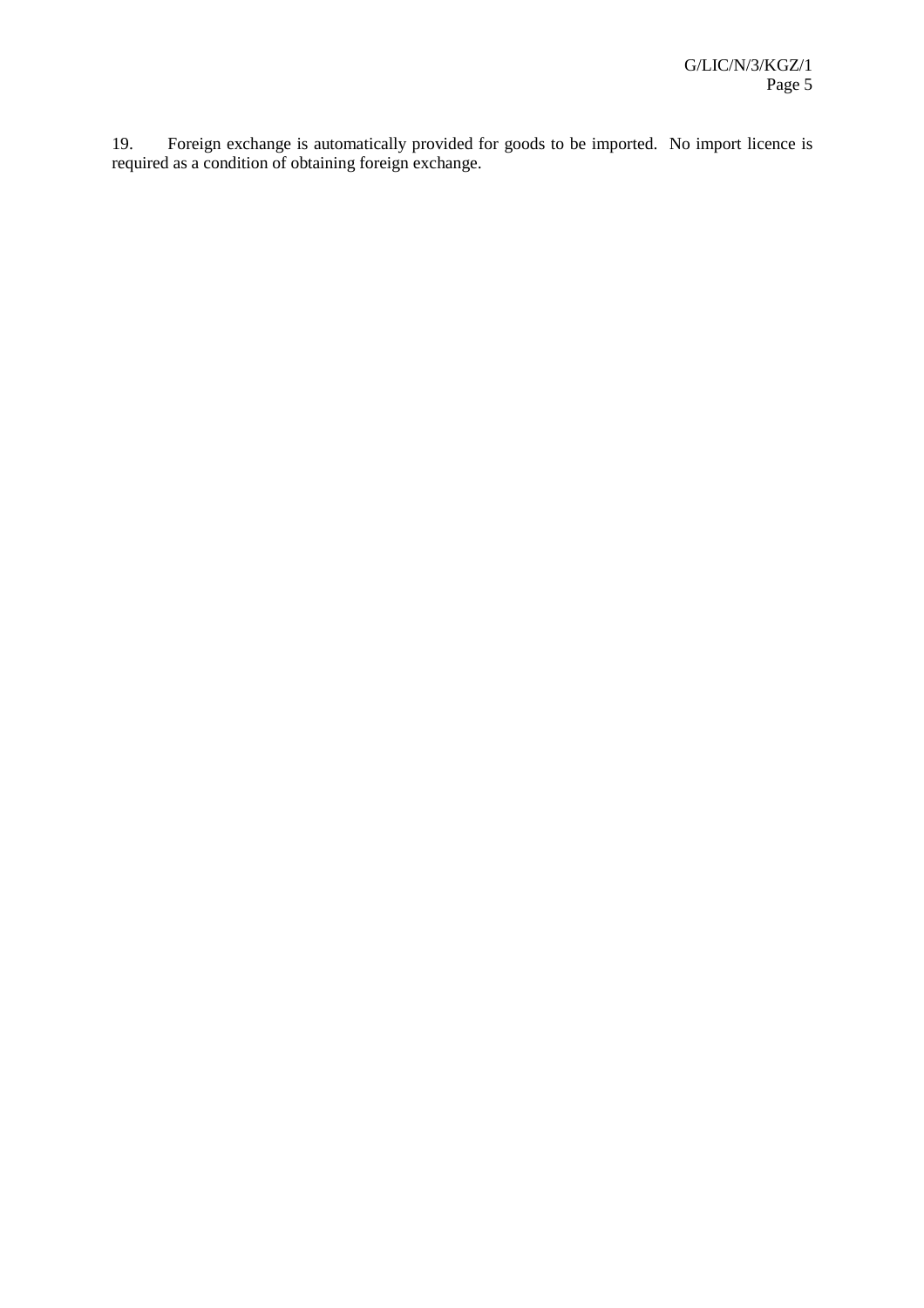## **ATTACHMENT 1**

## List of specific goods imported under licences contained in the Regulation on Import/Export Licensing (No. 1100-1, implemented 8 June 1998)

| No.              | Goods                                                                                                                                                                                                                                  | HS Code                                                                                                                                                                  | Governmental bodies                                                       |                                                      |
|------------------|----------------------------------------------------------------------------------------------------------------------------------------------------------------------------------------------------------------------------------------|--------------------------------------------------------------------------------------------------------------------------------------------------------------------------|---------------------------------------------------------------------------|------------------------------------------------------|
|                  |                                                                                                                                                                                                                                        |                                                                                                                                                                          | Expert                                                                    | Licensor                                             |
| 1.               | Ciphering devices (including<br>ciphering equipment, spare<br>parts for the ciphering<br>equipment, ciphering<br>programmes), normative and<br>technical documents to the<br>ciphering devices (including<br>designing and exploiting) | 8471 (ciphering equipment<br>only), 847330000 (for the<br>ciphering equipment only),<br>854380900 (ciphering<br>equipment only), 854390900<br>(ciphering equipment only) | Ministry of<br>National Security                                          | Ministry of<br><b>External Trade</b><br>and Industry |
| 2.               | Arms and weapons, specific<br>parts for their production,<br>works and services in the area<br>of military-technological<br>cooperation                                                                                                | by the list of the Ministry of<br>Defence of the Kyrgyz<br>Republic                                                                                                      | Ministry of<br>Defence                                                    | Ministry of<br><b>External Trade</b><br>and Industry |
| 3.               | Protection devices from the<br>battle poisoning substances,<br>parts and accessories thereof                                                                                                                                           | by the list of the Ministry of<br>Defence of the Kyrgyz<br>Republic                                                                                                      | Ministry of<br>Defence                                                    | Ministry of<br><b>External Trade</b><br>and Industry |
| $\overline{4}$ . | Military uniform, clothing<br>and attributes                                                                                                                                                                                           | by the list of the Ministry of<br>Defence of the Kyrgyz<br>Republic                                                                                                      | Ministry of<br>Defence                                                    | Ministry of<br><b>External Trade</b><br>and Industry |
| 5.               | Normative and technical<br>documents to the military<br>products (construction and<br>exploitation)                                                                                                                                    | by the list of the Ministry of<br>Defence of the Kyrgyz<br>Republic                                                                                                      | Ministry of<br>Defence                                                    | Ministry of<br><b>External Trade</b><br>and Industry |
| 6.               | Gunpowder and explosives,<br>explosive devices and<br>pyrotechnics                                                                                                                                                                     | 3601 (except for the hunting<br>powder), 3602, 3603, 3604                                                                                                                | Ministry of<br>Internal Affairs,<br><b>State Technical</b>                | Ministry of<br><b>Internal Affairs</b>               |
| 7.               | Nuclear materials,<br>technologies, equipment and<br>plants, special non-nuclear<br>materials, sources for the<br>radioactive radiation,<br>including radioactive waste                                                                | by the list approved by the<br>President of the Kyrgyz<br>Republic (Resolution No. 55,<br>2 June 1996, the Government<br>of the Kyrgyz Republic)                         | Ministry of<br>Environmental<br>Protection                                | Ministry of<br>Defence                               |
| 8.               | Materials, equipment and<br>technologies which are<br>intended for peaceful<br>purposes but can be used<br>while creating weapons for<br>mass extermination                                                                            | In accordance with the list<br>passed by the President of the<br>Kyrgyz Republic (Resolution<br>No. 55, 2 June 1996, the<br>Government of the Kyrgyz<br>Republic)        | Ministry of<br>Health, Ministry<br>of Agriculture<br>and Water<br>Economy | Ministry of<br><b>External Trade</b><br>and Industry |
| 9.               | Certain types of raw<br>materials, equipment,<br>technologies and scientific<br>information which can be<br>applied while creating<br>weapons and military<br>techniques                                                               | by the list approved by the<br>President of the Kyrgyz<br>Republic (Resolution No. 55,<br>2 June 1996, the Government<br>of the Kyrgyz Republic)                         | Ministry of<br>Defence                                                    | Ministry of<br><b>External Trade</b><br>and Industry |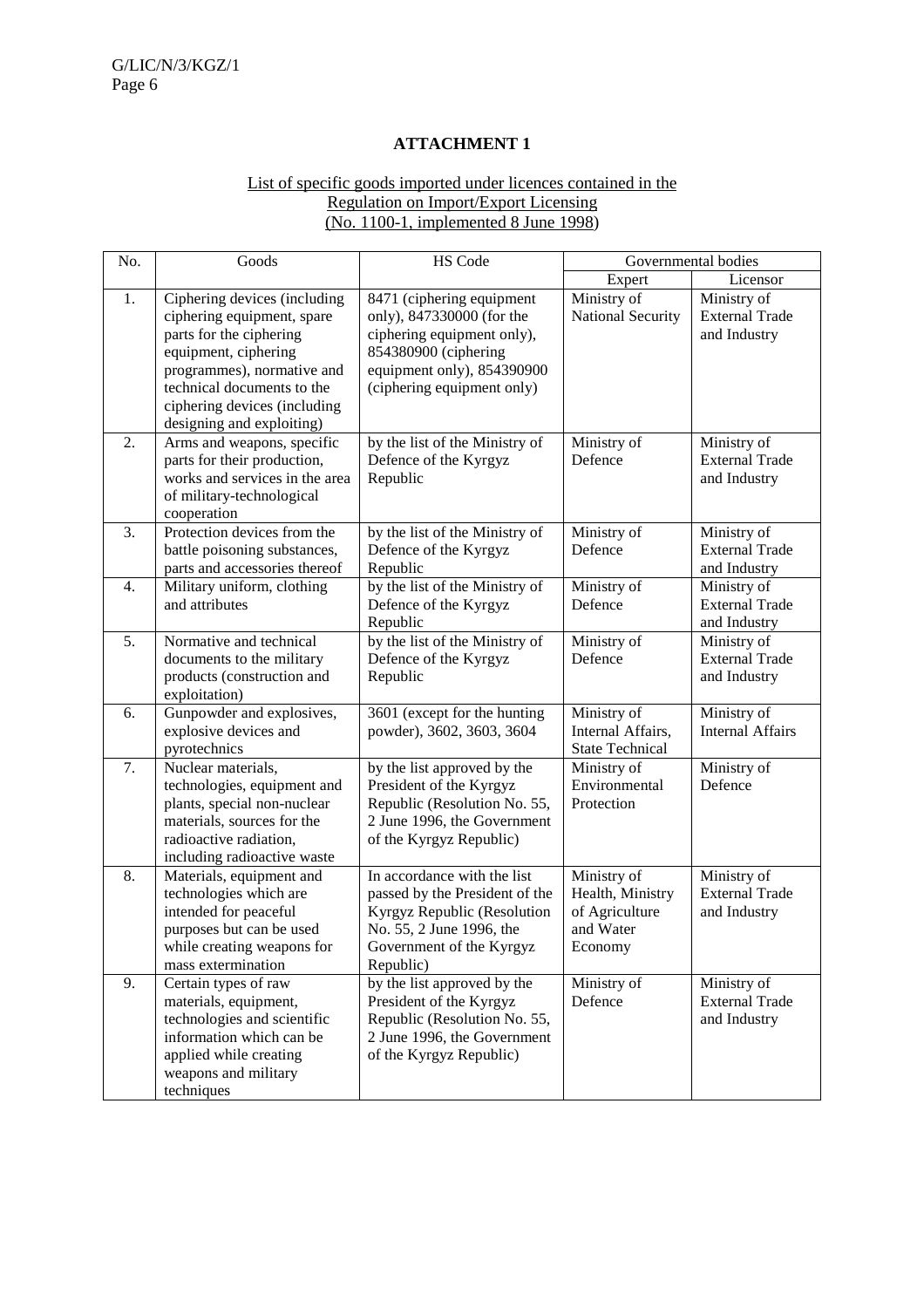| No. | Goods                                                                                                                                                          | HS Code                                                                                                                                                                                                                                                                                                                                     | Governmental bodies                                                                                                                                                                          |                                                         |
|-----|----------------------------------------------------------------------------------------------------------------------------------------------------------------|---------------------------------------------------------------------------------------------------------------------------------------------------------------------------------------------------------------------------------------------------------------------------------------------------------------------------------------------|----------------------------------------------------------------------------------------------------------------------------------------------------------------------------------------------|---------------------------------------------------------|
|     |                                                                                                                                                                |                                                                                                                                                                                                                                                                                                                                             | Expert                                                                                                                                                                                       | Licensor                                                |
| 10. | Precious metals, alloys,<br>goods made from them,<br>metals plated with precious<br>metals and goods made from<br>them; ores; concentrates;<br>scrap and waste | 2616 (ores and concentrates),<br>2843 (metals, junctions,<br>amalgams), 300640000 (from<br>precious metals only), 7106-<br>7112, 711311000,<br>711319000, 711411000,<br>711419000, 711510100,<br>711590100, 711590900, 7118<br>(from precious metals only),<br>8544 (only with conductors<br>from precious metals),<br>960810300, 960839100 | Ministry of<br>Finance                                                                                                                                                                       | Ministry of<br><b>External Trade</b><br>and Industry    |
| 11. | Precious natural stones and<br>goods from them, powder and<br>recuperate of precious natural<br>stones, goods from them                                        | 7101, 7102, 7103 (precious<br>stones only), 7105 (from<br>precious stones only), 7116<br>(from precious stones only)                                                                                                                                                                                                                        | Ministry of<br>Finance                                                                                                                                                                       | Ministry of<br><b>External Trade</b><br>and Industry    |
| 12. | Narcotics and psychotropic<br>drugs, virulent and stupefying<br>concoctions                                                                                    | by the list of the State<br><b>Commission for Drug</b><br>Control under the<br>Government of the Kyrgyz<br>Republic                                                                                                                                                                                                                         | Ministry of<br>Health, Ministry<br>of Internal<br><b>Affairs</b>                                                                                                                             | <b>State</b><br>Commission for<br>Drug Control          |
| 13. | Virulent poisons                                                                                                                                               | by the list approved by the<br>Government of the Kyrgyz<br>Republic (Resolution of the<br>Government of the Kyrgyz<br>Republic of 6 February 1996,<br>No. 55)                                                                                                                                                                               | Ministry of<br>Health, Ministry<br>of Internal<br>Affairs, State<br><b>Mining Safety</b><br>Committee, State<br>Commission on<br>Drug Control,<br>Ministry of<br>Environmental<br>Protection | Ministry of<br><b>External Trade</b><br>and Industry    |
| 14. | Hazardous wastes                                                                                                                                               | by the list of the Basel<br>Convention on the Control<br>over Transborder<br>Transportation of hazardous<br>cargo of 22 March 1989,<br>approved by Resolution of<br>the Parliament of the Kyrgyz<br>Republic of 18 January 1996,<br>No. 304-1)                                                                                              | Ministry of<br>Environmental<br>Protection,<br>Ministry of<br>Health                                                                                                                         | Ministry of<br><b>External Trade</b><br>and Industry    |
| 15. | Pharmaceuticals                                                                                                                                                | by the list of the Ministry of<br>Health of the Kyrgyz<br>Republic                                                                                                                                                                                                                                                                          | Ministry of<br>Health                                                                                                                                                                        | Ministry of<br>Health                                   |
| 16. | Service and civil guns                                                                                                                                         | by the list of the Ministry of<br>Internal Affairs of the Kyrgyz<br>Republic                                                                                                                                                                                                                                                                | Ministry of<br><b>Internal Affairs</b>                                                                                                                                                       | Ministry of<br><b>External Trade</b><br>and Industry    |
| 17. | Tobacco                                                                                                                                                        | by the list of<br>"Kyrgyztamekisi" 2401,<br>2402, 2403                                                                                                                                                                                                                                                                                      | <b>State Joint Stock</b><br>Company<br>"Kyrgyztamekisi"                                                                                                                                      | <b>State Joint Stock</b><br>Company<br>"Kyrgyztamekisi" |